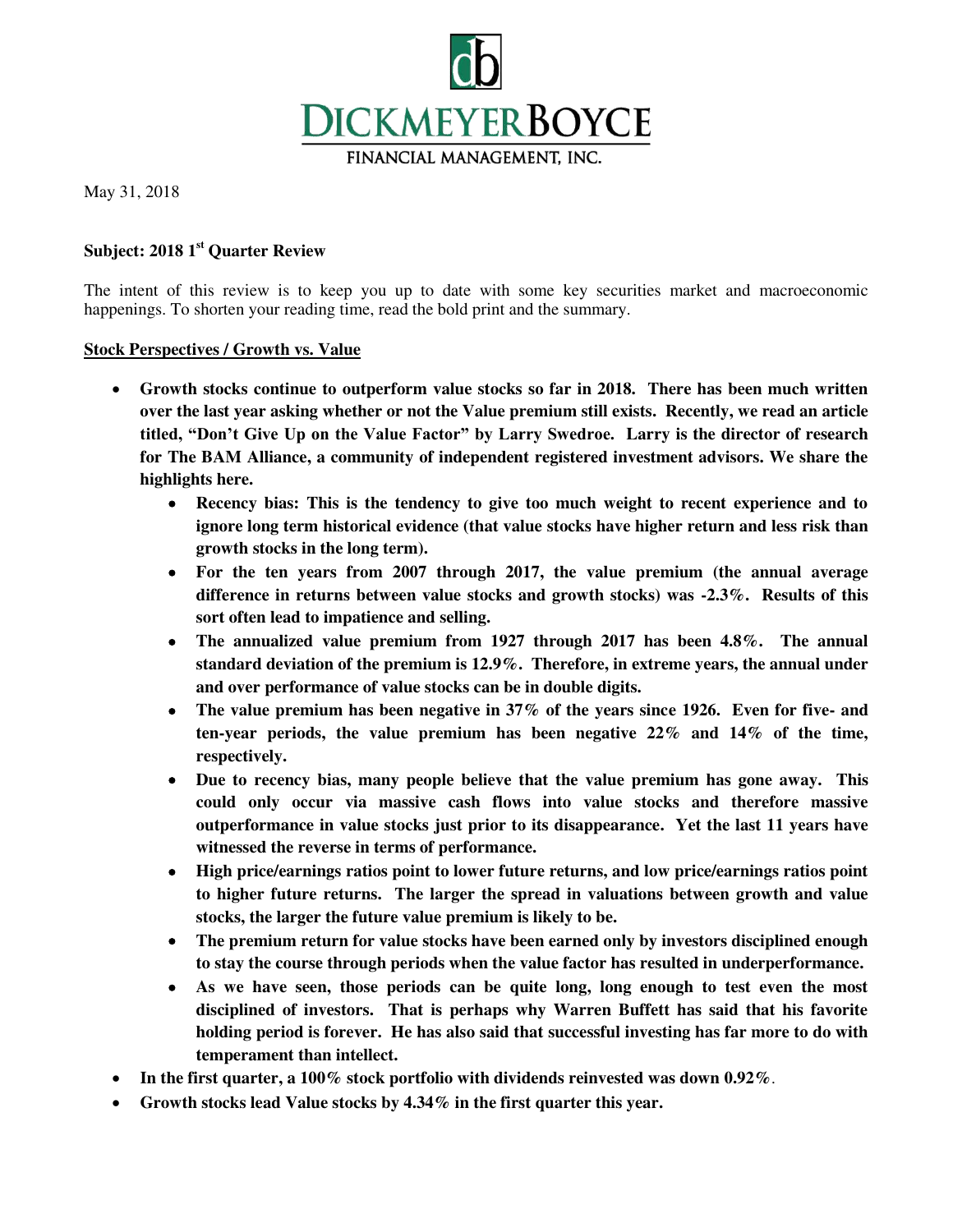

- **The stock market had a very strong January. This was followed by an equally weak February and a more volatile sideways pattern since then.**
- **Valuations are on the high side**, **but growth stocks are skewing overall valuations above the fair value range. Based upon P/E ratios, it would be safe to say that Value stocks as a whole are valued between the mid-point and the high end of the fair value range, where Growth stocks are still valued above the fair value range.** An example of growth causing distorted valuations can be seen in the small cap index. The trailing twelve month P/E ratio is 132, yet if you exclude companies that did not make a profit, the P/E ratio is 22.6.
- **Price to book value ratio for Growth stocks declined to 6.41 since the year end number of 6.73, and is now 33% above the long term average (6.41 vs. 4.83). Price to book value ratio for Value stocks is 2.01 as compared to the last year end number of 2.09. This is now 1% below the long term average (2.01 vs. 2.03).**
- **With the help of the tax code change for 2018, corporations in the S&P 500 index saw their earnings rise in excess of 23% in the 1st quarter. This sort of growth in earnings is unheard of this late in the business cycle.**

### **Bond Market**

- **Since the passage of the 2018 tax code changes in November last year, the Federal Reserve (FED) has raised interest rates by 0.25% in December and 0.25% in March, for a total increase of 0.5%. Yet, the 10 year treasury rate has increased by 0.77% from 2.34% to a recent peak of 3.11%. This may be a significant moment. Market interest rates have risen faster than the FED's rate increases since the tax code changes became law. In normal times the FED is an interest rate follower. The FED has been in the manipulative mode since 2007 when they raised rates to cool off the economy and then have embarked on very aggressive and accommodative monetary stimulus in 2008 and beyond that included suppressing interest rates in order to fend off and recover from the Great Recession. Will this mark the time that the FED becomes a market follower once again, rather than a monetary manipulator? Time will tell if it is a trend or just an early indicator. But, this does point to an economy that is showing strength and some early confidence in maintaining an upward sloping yield curve. As a reminder**, **a flat yield curve would cause earnings problems for banks and therefore a reduction in lending from banks. This is not good for the economy.**
- **With the rising interest rates, bond indices are down for the first quarter and year to date.** 
	- **The Barclays Aggregate Bond index for intermediate term investment grade bonds was down 1.54% in the first quarter.**
	- **The Lipper Short Term Bond index for short term investment grade bonds was down 0.26% in the first quarter.**
- **Last year, intermediate term and long term bond yields declined in spite of the FED's rate increases due to lower interest rates in developed Europe and Asia. The Federal Reserve has made clear that they still want to steer interest rates very gradually upward. The good news is that the Fed is confident that the U.S. economy is on solid footing.** Historically, when raising interest rates to combat inflation, the Federal Reserve raises interest rates at a rate of 1% per year.
- **The FED is targeting three increases in the Federal Funds rate this year. A fourth increase may become necessary as inflation heats up due to an economy gaining strength. The FED may indeed become a follower of market interest rates. Still, the FED has embarked on a very gradual path of interest rate increases to arrive at a point of interest rate normalization, which may be 1.5% below**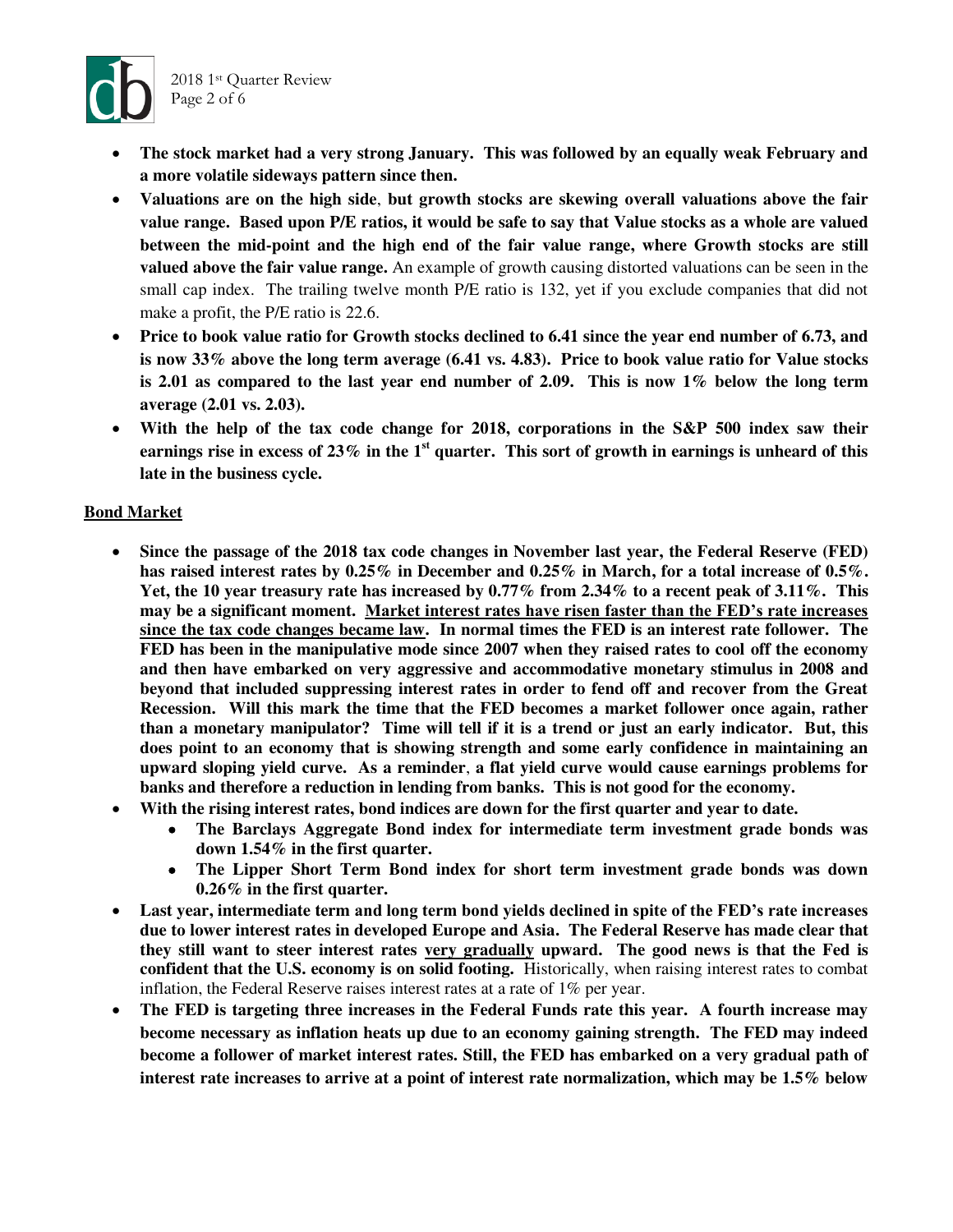

**historical norms. This is consistent with our lower for longer view of interest rates. This makes for a difficult environment for bond/income investors - but, good news for borrowers.** 

 **We continue to focus on lowering the interest rate risk in bond portfolios by increasing the portion in short term bonds and lowering the portion in intermediate or long bonds. Also, we continue to focus on bond funds with interest rates higher than duration in order to protect against falling bond prices / rising interest rates.** 

### **Data and Commentary**

- 2016 Real GDP growth:  $1.5\%$
- $\bullet$  1<sup>st</sup> Quarter 2017 Real GDP growth: final reading was 1.2%.
- $2<sup>nd</sup>$  Quarter 2017 Real GDP growth: final reading was raised to 3.1%.
- $\bullet$  3<sup>rd</sup> Quarter 2017 Real GDP growth: final reading was 3.2%, in spite of the two hurricane punch.
- $\bullet$  4<sup>th</sup> Quarter 2017 Real GDP growth: third estimate was 2.9%.
- $\bullet$  2017 Real GDP growth: 2.3%.
- $\bullet$  1<sup>st</sup> Quarter 2018 Real GDP growth: second estimate was 2.2%.
- **Real GDP growth in 2017 was 2.3%. That is up from 1.5% in 2016. Estimates for 2018 GDP growth are running at 2.9%.** The International Money Fund (IMF) just raised their forecast for real GDP growth in the U.S. from 2.7% to 2.9%. The IMF also kept the world forecast for real GDP growth at 3.9%.
- **Let us look around the world.** 
	- **Eurozone real GDP growth appears to have slowed to 1.6% in the 1st quarter from 2.5% for the year 2017, the fastest pace in a decade. Their economic expansion is now 20 consecutive quarters long.**
	- **China's real GDP growth in the 1st quarter was equal to the 2017 increase of 6.8%. The biggest near term issue for China is high corporate debt. It is 160% of GDP. For comparison purposes, U.S. corporate debt to GDP is 30.7%.**
	- **Japan's 1 st quarter GDP growth rate was a disappointing -0.8%, down from 1.6% in the 4th quarter and the year 2017. The 4th quarter increase was the 8th consecutive quarterly increase. The decline in the 1st quarter ended the longest growth streak since 1989.**
	- **With stronger growth in the USA than Europe and parts of Asia, we are seeing the dollar gain strength and commodities become more expensive. This is a problem for emerging economies that have loans denominated in dollars.**
- Quarterly corporate results are battling trade war worries for headlines. **74% and 79% of companies (this is more than normal, the five year average is 56%) that have reported 1st quarter sales and earnings (respectively) are exceeding expected gains. Earnings growth rate is up a whopping 23.2%.**
- **We are in the midst of the 2nd longest bull market (without a bear market decline of 20% or greater) in the history (back to 1850) of the USA. 11 more weeks to tie the record. The conditions that normally lead to significant market decline are either not present or not forecastable, including an oncoming recession, a hostile [Fede](https://www.cnbc.com/id/43752521)ral Reserve, dangerous inflation, investor exuberance, speculative valuations or a geopolitical shock.**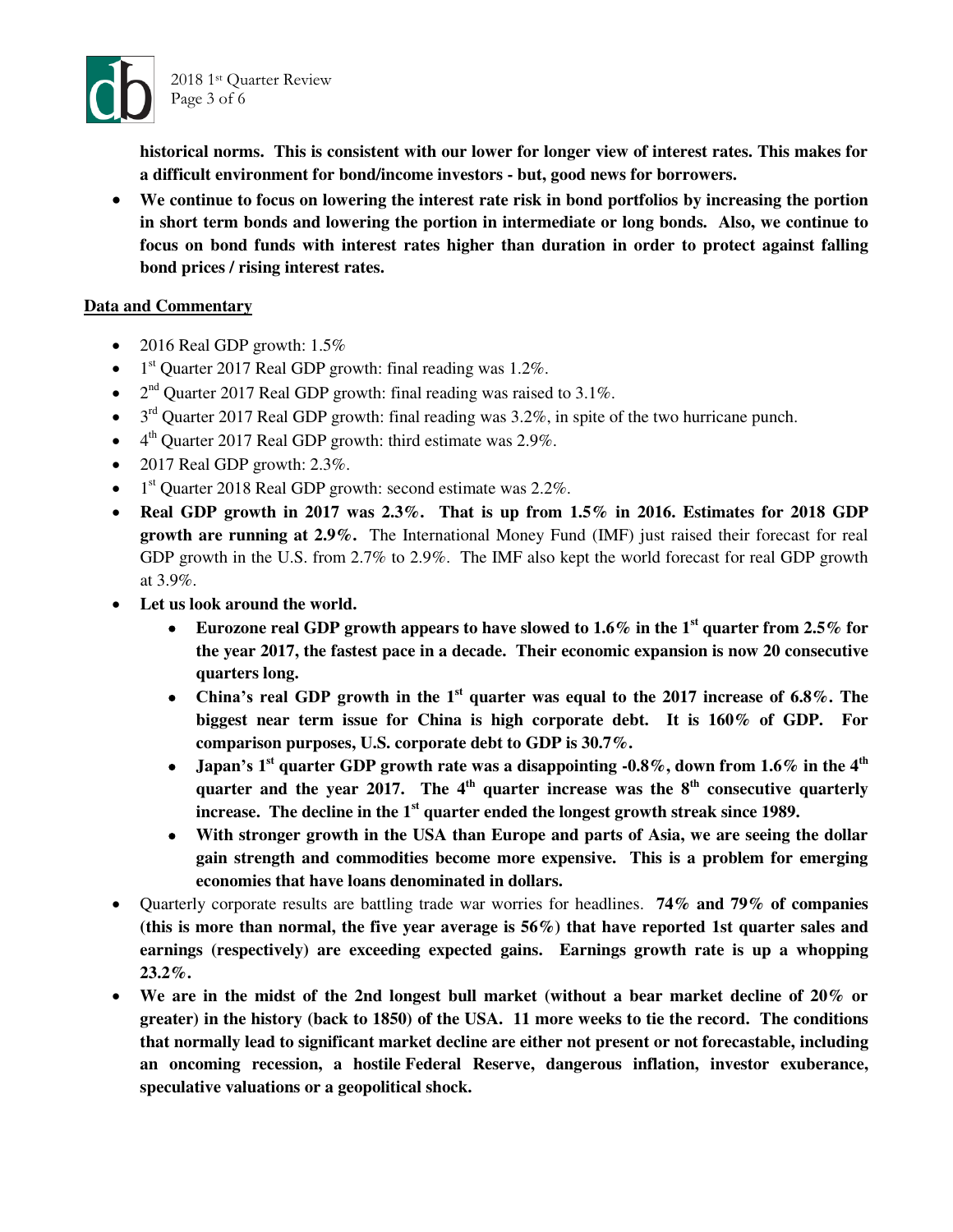

- **The Federal Reserve is the opposite of hostile. The Fed is actually very accommodative. Newly appointed Fed Chair, Jerome Powell is telegraphing little change in policy with the exception of a lighter hand on regulation.**
- **Dangerous inflation is not on any radar. There are concerns that the 2018 tax law changes may add too much fuel to the economy. Inflation is touching on the FED's target of 2%.**
- **Investor exuberance: Famous investor John Templeton argued that "bull markets are born on pessimism, grow on skepticism, mature on optimism, and die on euphoria". This market does not resemble the euphoria of the dangerous years of 1929 or 2000. Since this bull market began individual investors pulled money from stock mutual funds every year until the last two years. The inflow in 2016 and 2017 has not been exceptional by any means. We would estimate we had been entering the optimism phase. Corporate news is strong, but uncertainty regarding trade policy has put a damper on optimism.**
- **Speculative valuations are present in some well-known growth stocks as well as some young biomedical companies. Growth stocks as a whole are more than modestly overvalued. Speculative valuations certainly are not as pervasive as they were in the late 1990's.**
- **Geopolitical shock: North Korea. Middle East. Italy (potential to leave the EU?). Keep an eye on trade policy.**
- **Oncoming recession: Not in view at this point. We are in a rare period of simultaneous worldwide economic growth. Recessions normally are the byproduct of excessive imbalances. Because of the slow growth since the Great Recession, they have been slow to materialize.**
- **Economic Indicators vs. Geopolitical News:** The U.S. economy continues to show significant strength. In general, the rest of the world seems to have hit a small speed bump in the first quarter. Most prognosticators are not hitting alarm buttons regarding the slow-down in growth in Europe and slight negative growth in Japan. Most feel it will be transitory. We shall see. **In spite of the strength in the U.S. economy and the strong gains in corporate earnings, the stock market has been volatile and largely sideways. The stock market does not like uncertainty and it is getting plenty of it. The Trump administration is seeking better trading terms in North America, Europe, and Asia (mainly China). The trade negotiators are trying to employ the carrot and stick approach. To an outsider to the negotiations, it appears that the negotiating team isn't always on the same page. One day they are swinging a stick and the next day they are offering the carrot. This is not only unsettling to the securities markets, but it is unsettling to corporate CEO's decision making regarding investment in the future. Further, we have on again – off again plans to negotiate with North Korea over their denuclearization, economic sanctions back in place for Iran, stirrings in the Gaza strip, continued unrest in the Middle East, and a political environment in Italy that is the latest threat to depart the European Union.** 
	- $\bullet$  As the 1<sup>st</sup> quarter ended transactions involving existing homes began climbing again; orders for durable goods were at multi-year highs; and the leading economic indicators, a predictor of economic performance are at the highest 6-month growth rate in seven years. **GDP growth should quicken.**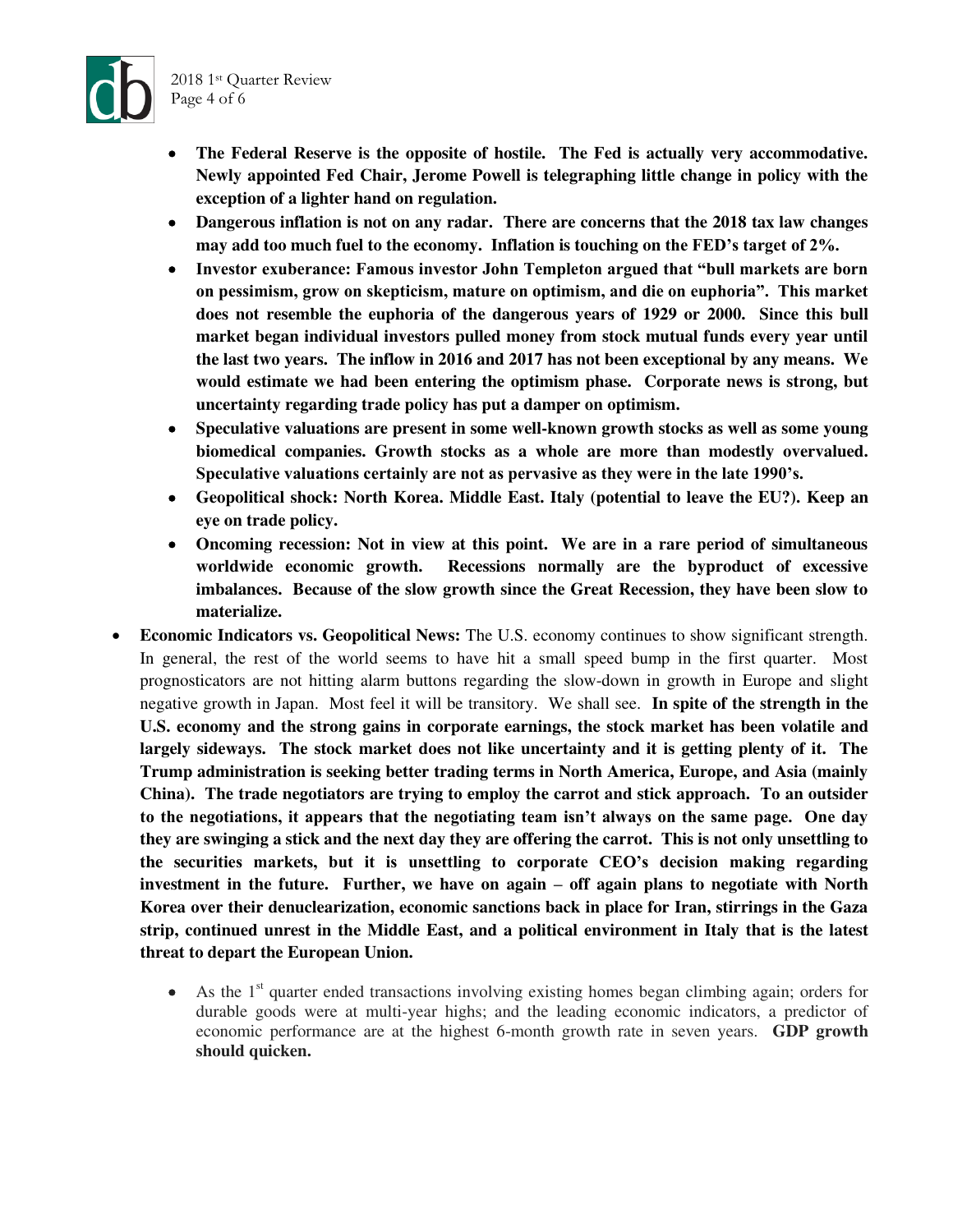



- **Consumer spending slowed in Q1 2018 to 1.5% from 3.8% in Q4 2017.** Consumer slowdown in the  $1<sup>st</sup>$  quarter is a typical seasonal result. The labor market is strong and business and consumer confidence is high.
- Consumer confidence has been gradually trending up since July 2007. **The consumer confidence reading hit a 17 year high in October at 125.9. Fast forward to April this year was 125.6, and May is 128. This is still quite high.**
- **The Personal Savings Rate increased in the 1st quarter from 2.4% to 3.3%.**
- **Business investment increased 39% in the 1st quarter this year. This exceeds the growth in share buybacks of 16% and increase in dividends of 11%.** Business investment in capital leads to higher levels of productivity, employment, output, and income.
- **Institute of Supply Management continues to be strong: Readings above 50 mean growth.** Readings above 60 are rare.
	- Institute of Supply Management **Manufacturing: 59.1, 60.8, 59.3, and 57.3, January thru April, respectively.** Manufacturing has been on a strong up-trend for the last 22 months.
	- Institute of Supply Management **Service: 59.9, 59.5, 58.8, and 56.8, January thru April.** Readings have been above 50 since early 2010.
- **Employment** 
	- **Monthly hiring remains strong:** 2016 average was 180,300. 2017 average was 170,500. The average for the first four months of 2018 is 192,250.
	- **The four week moving average for unemployment claims has declined further to 222,250. This reading has been below 300,000 for 169 weeks in a row. Readings below 300,000 point to continued substantial monthly hiring.**
	- **A review of the unemployment, underemployment, and the labor force participation rate indicates that we are still 3.2% away from full employment. Presently, there is one job opening for every officially unemployed person in the USA.**
- Orders for durable goods were up 1.1% in the 1<sup>st</sup> quarter. Historically, this is a volatile reading. It has averaged 0.33% monthly gains since 1992.
- **Financial Stress Index is very low (lack of stress).** The average reading this year is a negative 1.152. Negative 1.0 is a very low reading, meaning **positive for the economy**.
- **Strength of the Dollar: Presently, the relative decline in the value of the dollar has been a net positive for manufacturing and exports. The dollar reached a recent low point on 1/25/18; it was down 12% since the end of 2016. Since that point, the dollar has regained 5.6%.** This is not an impactful move at the point.

## **Summary / Additional comments**

- Tariff tensions promote economic uncertainty, which in turn inhibits business investment. The present business investment data contradicts this generalization at this point. Companies in the USA have gained access, a consequence of the 2018 tax code change, to massive amounts of cash that had been saved overseas. The U.S. economy is robust. We hope that trade policy negotiations don't lead to a trade war. Further, we hope the uncertainty created by the negotiation process does not stall off corporate investment enthusiasm.
- It is apparent that this administration's negotiation tactic is to open aggressively, then settle for incremental